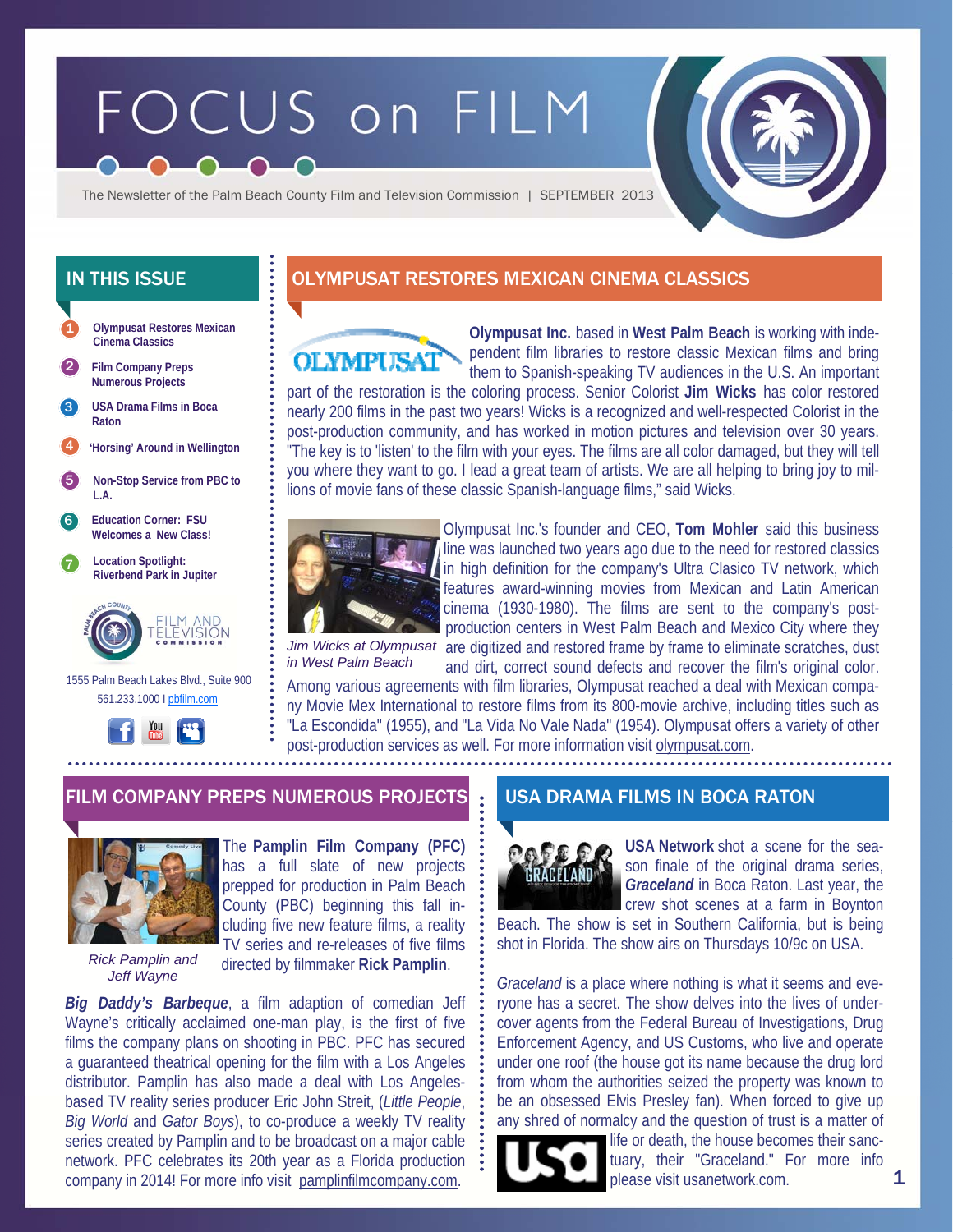

FOCUS ON FILM

# FORMER INTERN BECOMES A BIG SUCCESS FILMMAKERS TO BE HONORED AT L-DUB



Former PBC Film & Television Commission intern **Jordan Kessler** is the **Executive Producer** on **Lee Daniels'** *The Butler*! Kessler was one of the first FTC interns, and parlayed that experience into producing films in Hollywood. "Interning at the FTC was my first experience working in production. It was a great glimpse into how the business works," said Kessler.

Kessler worked with an A-list roster of talent on *The Butler* including **Forest Whitaker** and **Oprah Winfrey**. The film is inspired by the true story of Eugene Allen, who served eight presidents during his tenure as a White House butler. For info call 561.233.1000.

# 13 MONTHS – 40,000 MILES - ALL 50 STATES



Ever dream of taking a year off and traveling across the US? One local family did just that! The Martin family from West Palm Beach sold their house, bought an RV and embarked on a journey to visit all 50 states in 13 months. Along the way, they stopped at the KOA Campground at **Lion Country Safari (LCS)** and a camera crew from **NBC's** *The Today Show* 

*The Today Show interview at Lion Country Safari* 

interviewed the family about their adventure. *The Today Show*  recapped their journey on a broadcast, which aired last month. Crews from *The Today Show* frequent Palm Beach County often. A segment was shot about the TV Show *River Monsters* in 2012, and in 2011 producers came to town to shoot a piece on the **G-Star School of the Arts**.

For info visit lioncountrysafari.com.



LCS also welcomed Nat Geo's "Jobs that Bite." The show depicts various jobs with animals where people are passionate about their pro-

fessions. It will start airing in November.



The Lake Worth Playhouse's Stonzek Theater is running its fourth annual L-Dub Film Festival from September 27-29! The festival will highlight films that moviegoers would otherwise not get to see at the big theaters. A wide range of projects from music videos and documentaries to short and feature-length movies will be screened.



Free workshops will run throughout the festival. Topics will include screenwriting, acting, and marketing and distribution, among others. The award ceremony and wrap party will be held on September 29,

and jury awards will be given out to the best films in this year's competition. For info visit lakeworthplayhouse.org.

## 'HORSING' AROUND IN WELLINGTON



Equestrian Sport Productions (ESP) hosts a number of equine and local events at the **Palm Beach International Equestrian** 

*Trump Invitational Aerial of PBIEC Photos by: Elena Lusenti and Sportfot* 

**Center (PBIEC)** in **Wellington** year-round and is the majority contributor to the \$220 million yearly economic impact of the equestrian industry in Palm Beach County. National and international publications, as varied as Horse & Hound to Delta's Sky Miles magazine, as well as TV shows such as "Extra!" have featured ESP events.

The next big competition on the schedule is Holiday and Horses from November 27-December 1. Featured in the event is the WinterFest, hosted by the Wellington Chamber of Commerce, which includes a performance by Vanilla Ice, on Saturday, November 30. For info visit equestriansport.com

## LOCAL FILMMAKER INKS A DEAL WITH TELEVISION NETWORK



During the last 12 months **Gary Davis** of **Chocolate Star Entertainment** has produced 20 weeks of programming on the **CW West Palm**. In addition, he has produced, released and premiered two features films, *2056 Escape from Zombie Island* and *2057 Return to Zombie Island*. His most recent project is a TV series/pilot called *2057 Return to Zombie Island* based on the movie of the same name. "It was developed especially for the youth of our community and my students," said Davis.

According to Davis, the CW West Palm has offered him a time slot to air the pilot on Saturday, September 28th at 4:00pm. "I could not have wished for anything better! I am also planning a sneak preview at a local theater," said Davis. Davis utilized all local talent and crew for the project. For more information call 561.516.4362.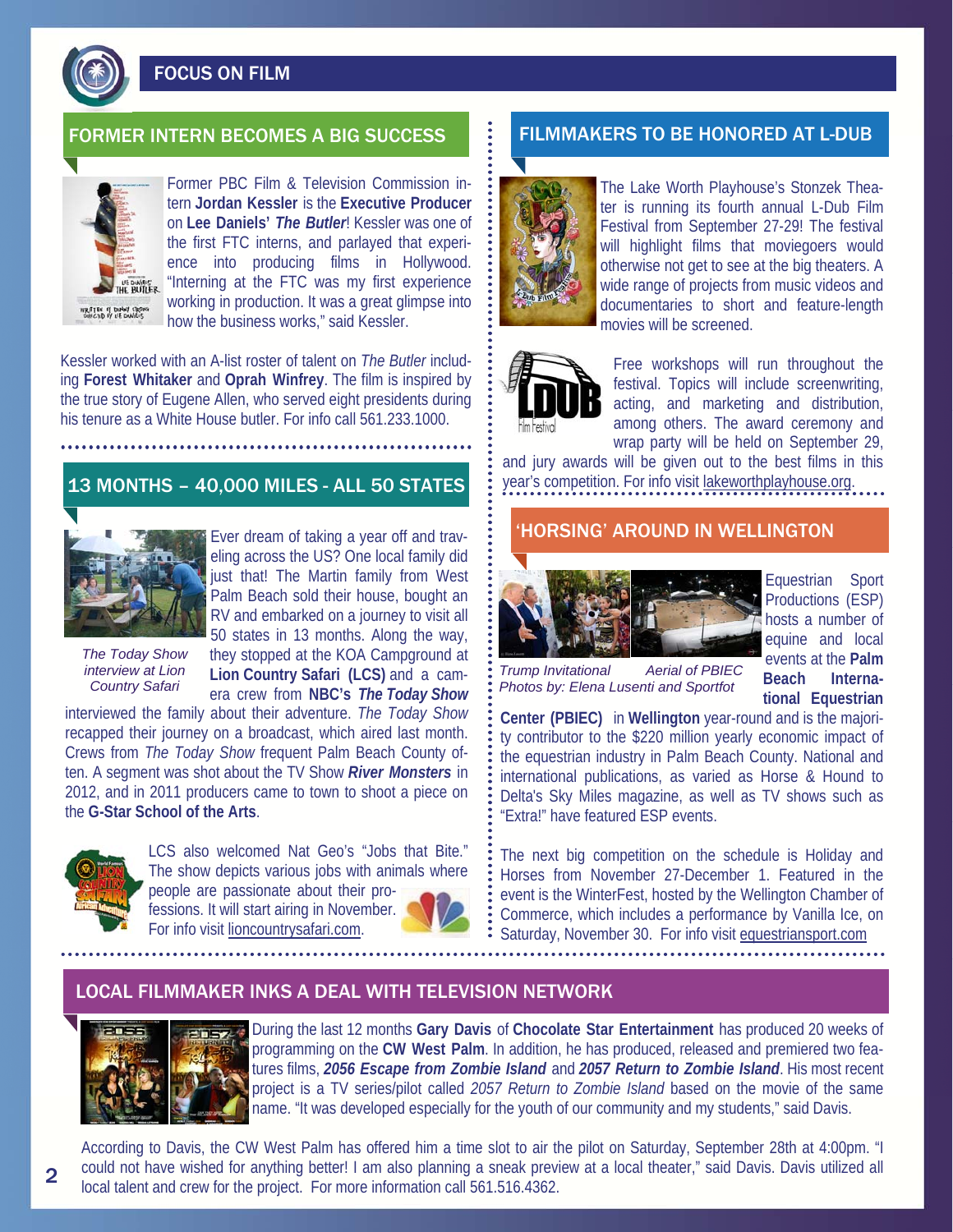

# NEW PRODUCTION STUDIO HEATS UP A REAL BOOM BY KO-MAR HITS THE SWEET SPOT



*Melian Studios* 

**Melian Studios** has a new home in West Palm Beach! The company uses the latest technology, state-of-the art 3D videography and full color holographic portraits for clients who embrace exciting new ways to

*filming comedian Michael Colyar* 

capture images on film. Melian Studios also offers a variety of photography services including culinary and runway fashion.

"We are proud to be among the first in South Florida to bring together a network of professionals who specialize in various forms of digital media focusing on photography and cinematography", said Melissa Benilous, Founder of Melian Studios. "Our experienced cinematographers have filmed reality programming, music videos, commercials, infomercials, and feature films using the latest technology even underwater ROV's."

Melian Studios has many projects already in the works in the South Florida area including filming commercials for local businesses. For more info visit melianstudios.com.



# NON-STOP SERVICE FROM PBC TO L.A.



Palm Beach County residents traveling **In Beach** to Los Angeles no longer will have to drive to Fort Lauderdale or Miami for a

direct flight. American Airlines will start non-stop trips to Los Angeles International Airport on Nov. 21. The daily, year-round flights are the first direct routes into Los Angeles from PBIA.



The outbound flight on a Boeing 737 leaves at 8:50 a.m. and arrives in Los Angeles at 11:50 a.m. The return flight is a red-eye — it departs just after midnight and arrives at 7:55 a.m. For more informericanAirlines' mation visit pbia.org. or aa.com.



*KO-MAR crew shooting stand-ups with Scott Walker* 

West Palm Beach based **KO-MAR Productions** completed production of their 12th consecutive year of The PGA Junior Championship. It was held this year at Trump National Golf Club in Potomac Falls, Virginia. KO-MAR traveled a full production contingent including five camera packages and a crew of 13. Producers Jim Gal-

lagher and Chris Demaio have worked on dozens of live sporting events over the past twenty-five years and the PGA Junior Championship has become one of their favorites.

KO-MAR has worked with Palm Beach Gardens based PGA of America bringing events such as this one to prime time on **The Golf Channel** on September 5th at 8:00pm. Host Donald Trump spent much of his time hosting players, family and even the production crew to some great stories. Over 50

hours of raw footage will be dissected and scripted for the one-hour prime time show. For more info visit ko-mar.com.



## FL HAS A NEW INTERIM FILM COMMISH



**The Florida Office of Film & Entertainment (OFE)** has a new interim Film Commissioner, **Niki Welge**! Welge has been with the OFE for more than ten years. "I could not think of a more qualified, intelligent and committed person to take on this position, at this juncture in time. This ap-

pointment is a reflection of her tremendous ability," said **Leah Sokolowsky**, President of Film Florida. *Niki Welge* 

The Florida Department of Economic Oppor-**Critmoflorida.com** tunity will conduct a nationwide search for a new Film Commissioner. For more info visit filminflorida.com.

# BOCA RATON LOCATIONS MAKE A CAMEO IN NEW DOCUMENTARY



The new documentary *Widowsville* about love and loss recently shot in Palm Beach County. The one-hour film focuses on widows of varying life stages, as they dance the dance of post-mortem love. Locations included **James A. Rutherford Park**, **Boca Chase Senior Community**, and the **Barnes & Noble** and **Winn Dixie** in **Boca Raton**. "We loved filming in Palm Beach County. The County was tremendously helpful with suggestions for locations and walking us through the permit process. We felt very welcome there and look forward to a return trip. Plus, we had ideal weather conditions," said Producer **Max Frankston** (*Look Twice*).

*Filming at James A. Rutherford Park* 

The project is being produced by Max Video, Inc. in New York, NY. Principal photography will be finished by the end of 2013. Pro-<br>ducers hope to get distribution for the film on networks such as PRS or HBO. For more inform ducers hope to get distribution for the film on networks such as PBS or HBO. For more information visit widowsville.com.